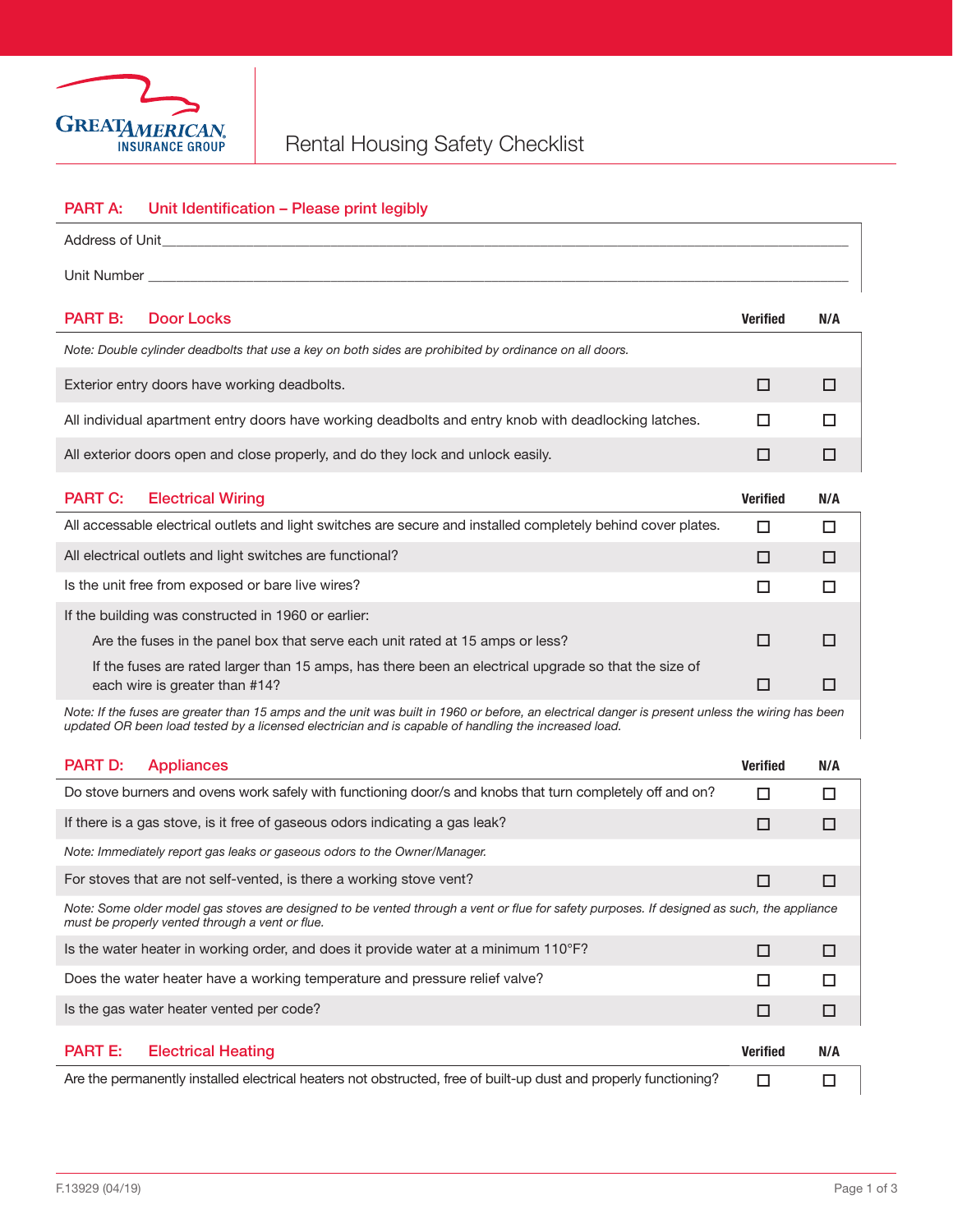|                                                                                                       | <b>PART F:</b> Gas Heating Systems                                                                                                                  | <b>Verified</b> | N/A |
|-------------------------------------------------------------------------------------------------------|-----------------------------------------------------------------------------------------------------------------------------------------------------|-----------------|-----|
|                                                                                                       | Confirm the gas heater is operating normal and is provided with minimum combustion air in accordance<br>with California Mechanical Code, Chapter 7. |                 |     |
|                                                                                                       | If there is a high-pressure gas boiler system (not a hot water heater), is it operating in a standard manner?                                       | . .             |     |
| Note: If system provides steam at pressures exceeding 15PSI or hot water temperature exceeding 240°F. |                                                                                                                                                     |                 |     |

| <b>PART G:</b><br>Drain/Waste/Vent, Plumbing and Gas Lines                                     | Verified | N/A |
|------------------------------------------------------------------------------------------------|----------|-----|
| Are all service gas lines in the unit free of leaks and any gaseous odors?                     |          |     |
| Note: Immediately report gas leaks or gaseous odors to PG&E and the Owner/Manager.             |          |     |
| Do all gas lines in the unit have shut-off valves and flex line at the appliance connection?   |          |     |
| Do all the gas heating appliance vent pipes terminate above the roofline and have a vent caps? | П        |     |
| Note: Direct vent heaters exempt.                                                              |          |     |
| Do house drain vents terminate above the roofline and not in the walls or attic?               | п        |     |
| Do all the sinks and showers drain properly? (Including the toilet & sewer line)               | п        |     |
| Are all sinks, bathtubs, showers and toilets free of water leaks?                              | П        |     |
|                                                                                                |          |     |

*Note: Stains on walls, ceilings, and floors often indicate water damage and or an ongoing leak(s) that needs to be repaired.*

| <b>PART H:</b>                                                        | <b>Handrail and Guardrail Condition</b>                                                                        | <b>Verified</b> | N/A |
|-----------------------------------------------------------------------|----------------------------------------------------------------------------------------------------------------|-----------------|-----|
|                                                                       | Are handrails and guardrails tightly fastened, sound, without movement and in good condition?                  | П               | □   |
| <b>PART I:</b>                                                        | <b>Staircase and Stairway Condition</b>                                                                        | <b>Verified</b> | N/A |
| loose parts?                                                          | Are stair treads and risers sound, in good condition, without movement and have no missing, broken or          | □               | □   |
| <b>PART J:</b>                                                        | <b>Mechanical Ventilation</b>                                                                                  | <b>Verified</b> | N/A |
| working order?                                                        | If bathrooms have fixed windows or no windows, verify the required mechanical ventilation system is in         | □               | П   |
|                                                                       | If the kitchen has fixed windows or no windows is the required mechanical ventilation system in working order? | □               | □   |
| <b>PART K:</b>                                                        | <b>Roof Conditions</b>                                                                                         | <b>Verified</b> | N/A |
|                                                                       | Are ceilings and walls free from roof leaks?                                                                   | □               | □   |
| Note: See note under Part G.                                          |                                                                                                                |                 |     |
| <b>PART L:</b>                                                        | <b>Smoke Detectors/Hallways and Bedrooms</b>                                                                   | <b>Verified</b> | N/A |
|                                                                       | Are smoke detectors installed in the hallways on each floor and in each sleeping room?                         | □               | п   |
| Do all smoke detector work properly and alarm sound when tested?<br>□ |                                                                                                                |                 | □   |
| Note: Replace batteries biannually.                                   |                                                                                                                |                 |     |